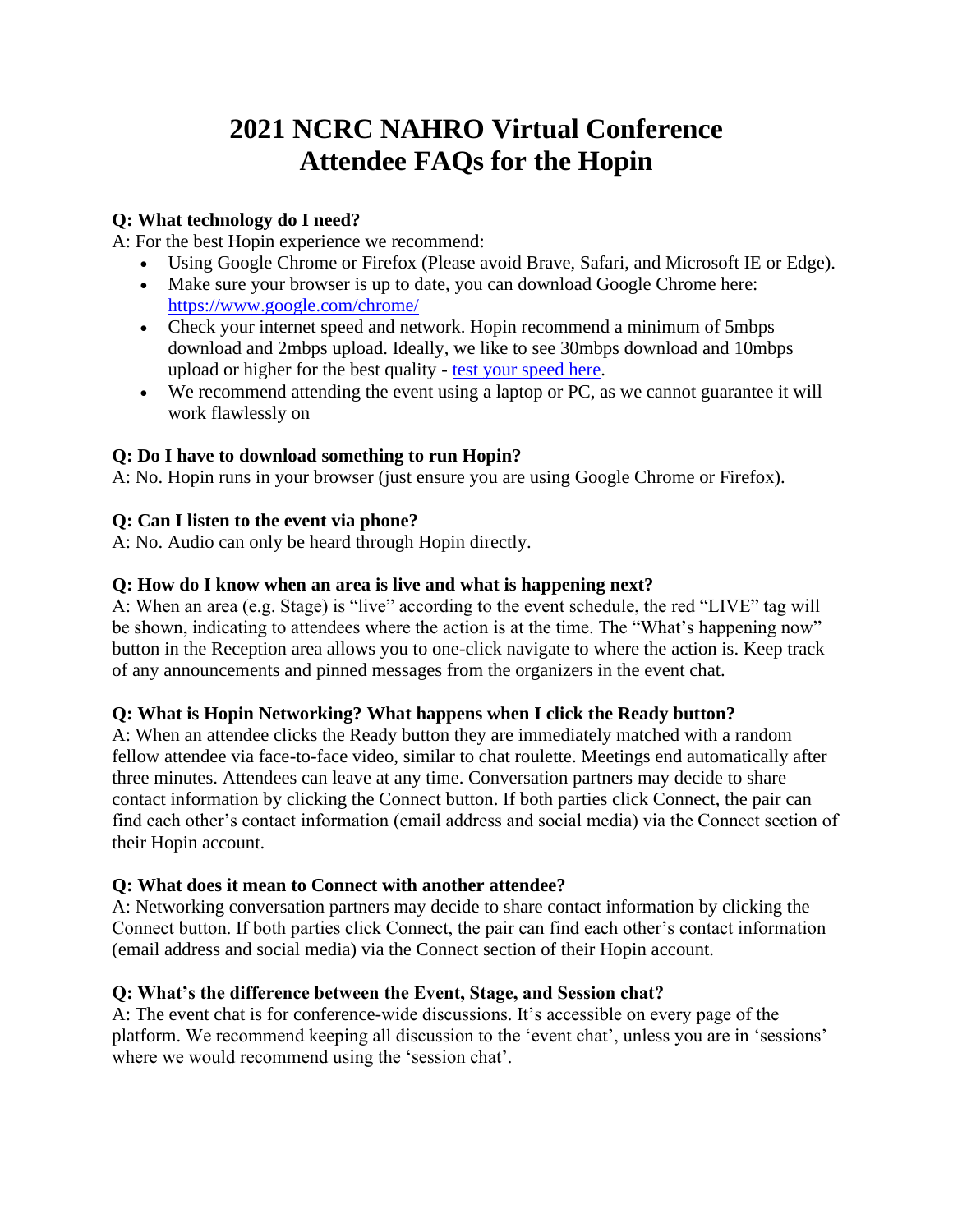#### **Q: What happens when I send an attendee a direct message?**

A: Attendees can message each other through direct messages. To send a DM, find the person you wish to chat with in the People tab, click their profile photo and send the message. If you have received a message the envelope icon will notify you at the top right of your screen.

#### **Q: What happens when I invite another attendee to a video call?**

A: The attendee will receive a direct message letting them know that you've invited them to a video call. You will both receive a link to a private session room within Hopin. The room will allow up to five people to share their webcam, therefore you may share the link with up to three other people. As per the advice above, please arrange a time for video calls before inviting people.

#### **Q: I just cannot access the event, what do I do?**

Please follow the below steps:

- 1. Ensure you are **signed up/signed in** to Hopin here: [https://hopin.to/ a](https://hopin.to/)nd have created your profile.
- 2. You can only access Hopin by using **Google Chrome** or **Firefox**
- 3. Please ensure you do not have multiple browser tabs open
- 4. Close all other applications i.e. Outlook, Microsoft Teams
- 5. Please ensure your firewalls do not block you from connecting (check Hopin settings with your IT department)
- 6. Please try connecting on a personal laptop/device or your mobile
- 7. If still issues after the above, close everything down, re-boot your computer and try again
- 8. Contact the event organizer for the support email is: [rso@ncrcnahro.org](mailto:rso@ncrcnahro.org) or text 517-861-6198 for assistance.

**Don't Forget to Edit Your Profile!** In the top right, by clicking the circle you can 'edit profile', please ensure you have included your **job title and company** in the headline section, also add a headshot if you have one available.

Like a physical event, you can choose where you want to go and what you'd like to attend. On the left-hand side there are 5 different areas: **Reception, stage, sessions, networking and event booths.**

#### **HOPIN OVERVIEW:**



Reception

#### **Reception:**

Upon entering Hopin and joining the event, you will land in the Reception area. You can think of the reception area as the homepage, it's the information hub. Here you will find a complete overview of the schedule and you can follow what is currently happening and what's to come.

The Reception area is the welcome page or "lobby" of the event. Here you can quickly find out what's currently happening at the event, through special announcements, important links, and daily event updates. Scroll down to also see Sponsors and the event's daily Schedule with Speakers.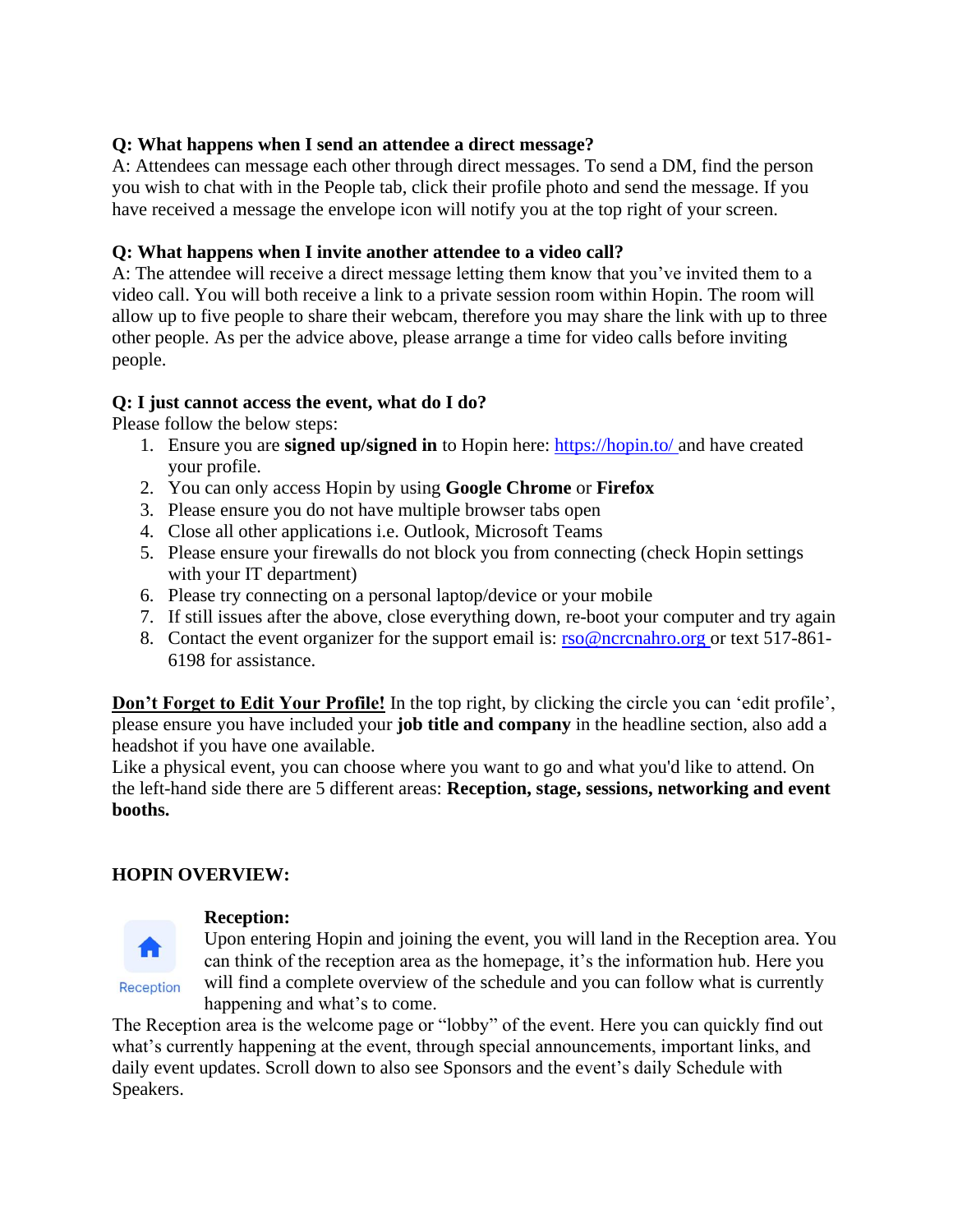# Stage

#### **Stage:**

The stage is where all the main talks will be taking place – if you check the schedule on the reception page it will tell you what time the stage is 'live'.



#### **Sessions:**

Sessions are where any breakout sessions are located, if any. When you click into a session there is the option to 'share audio and video' which will turn your camera and Sessions audio on and you can participate in the session, alternatively you can watch what is

happening on screen. Each session will have its own chat, so you can interact with other participants and ask questions to the speaker.



#### **Networking:**

In networking, you can participate in 1:2:1 meetings – almost like speed dating. You will have up to 3 minutes to network with an attendee before being connected with Networking another attendee at random. Just click 'Ready' to start networking. At the end of the 3 minutes a box will appear where you can 'connect' with them and if the feeling is mutual, share contact details. You can find the contacts you've made on your Hopin profile, under the

'Connections' tab. You can also select 'Unmatch' to lose the connection.



#### **Event booths (Expo):**

In event booths you can interact and meet our exhibitors in the same way you would at a face-to-face event. You can click inside a booth to find out more

**Event booths** information about the exhibitor and share your interest to receive emails from them. You can also speak to the exhibitor face to face by clicking 'share audio and video', or you may see a pre-recorded video from that you can watch at any time.

People Tab - The people tab shows everyone who is registered for the event. If you want to send a private message to someone you can click on their name and send your message.

Event chat - Please introduce yourself in the **event chat**, share your thoughts, comments and questions with everyone at the event. You can ask questions to the main stage speakers by starting your question with 'Q'. Make sure to follow the event chat for any important announcements and updates. Participate in the Poll questions.

Stage chat - This is a dedicated chat forum specific to Stage-related presentation events. Use this to ask questions or make comments during a presentation on the main stage.

Session chat - Each session event also has a dedicated chat room. Use this to engage in discussions with smaller groups of attendees.

Expo Booth chat - Each vendor has their own chat for group discussions and interaction. Don't forget to navigate to the 'booth chat' where you can ask a question to the booth organizer.